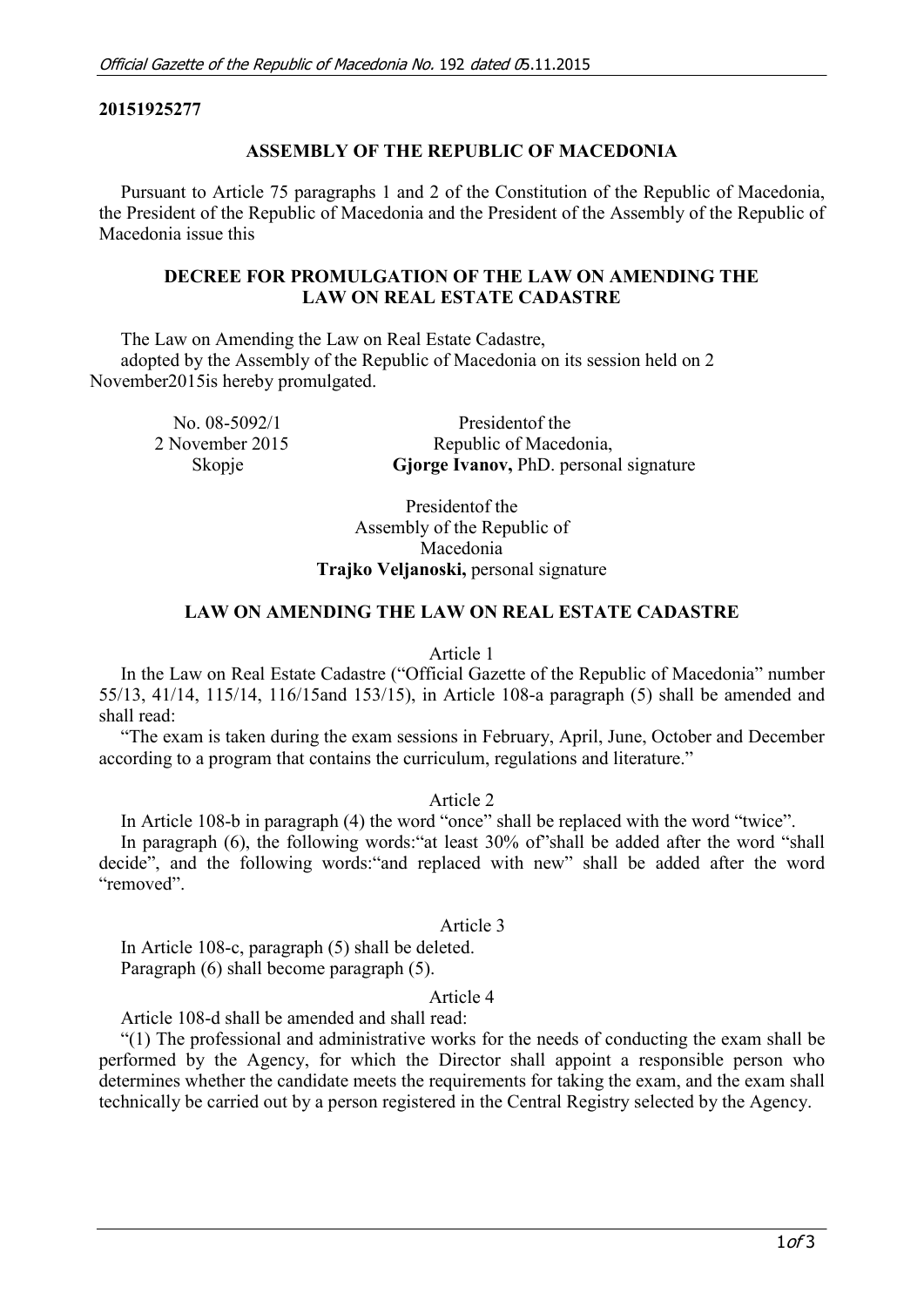(2) The responsible person referred to in paragraph (1) of this Article shall receive a monetary compensation for each conducted exam session in the amount of one third of the average net salary in the Republic of Macedonia, for which the Agency shall adopt a decision.

(3) The exam shall be taken in a room intended for the taking of the exam, specially equipped with material and technical and IT equipment, internet connection, as well as equipment for recording the exam.

(4) The candidates whose request for taking the exam has been approved and the public shall be informed on the date and time of the taking of the exam at least eight days prior to the conducting of the exam, through the web-site of the Agency and the Public Broadcasting Service.

(5) The taking of the exam shall be recorded in live as well and shall be broadcasted on the website of the Agency, and if due to technical reasons the recording is interrupted, the recording of the overall exam shall be posted on the website of the Agency.

(6) Two representatives of the Agency, one representative of the Chamber of sole proprietors - authorized surveyors and trade companies for geodetic works, one representative of the Government of the Republic of Macedonia proposed by the Office of the President of the Government and one representative of the Ministry of Information Society and Administration (IT specialist) shall be present in the room intended for the taking of the exam during the exam.

(7) The representatives referred to in paragraph (6) of this Article shall receive a monetary compensation for each conducted exam session in the amount of one third of the average net salary in the Republic of Macedonia, for which the Agency shall adopt a decision.

(8) The legal entity that technically conducts the exam shall be obliged to block the radio frequency band in the room intended for the taking of the exam during the conducting of the exam sessions.

(9) The Agency for Electronic Communications (hereinafter referred to as AEC) shall perform a continuous monitoring of the blocking of the radio frequency band in the room intended for the taking of the exam in order to prevent any kind of electronic communication with the environment outside the room intended for the taking of the exam.

(10) AEC shall install measuring equipment in the room intended for the taking of the exam that provides an electronic record of the conducted measurements for a period of 30 days, and they are recorded in the central control system of the AEC.

(11) AEC shall form a three-member commission that shall prepare a report based on the electronic records stored in the central control system of the AEC, which report shall be submitted to the Agency no later than 15 days from the date of completion of the exam session."

## Article 5

In Article 108-e in paragraph (7) after the word "term", the full stop at the end of the sentence shall be deleted and the following words shall be added: "and shall be imposed a ban on taking the exam for obtaining a license for an authorized surveyor for a period of three years, for which the Agency shall adopt a decision against which an administrative dispute can be initiated before a competent court within 30 days from the date of receipt of the decision."

## Article 6

In Article 108-k, paragraph (6) shall be amended and shall read:

"The Commission referred to in paragraph (5) of this Article shall meet after each conducted exam session and shall perform an audit of the conducting of the exam, including whether the exam was taken by candidates who meet the requirements for taking the exam for obtaining a license for an authorized surveyor in accordance with Article 108 of this Law, for which a report shall be submitted to the Director of the Agency."